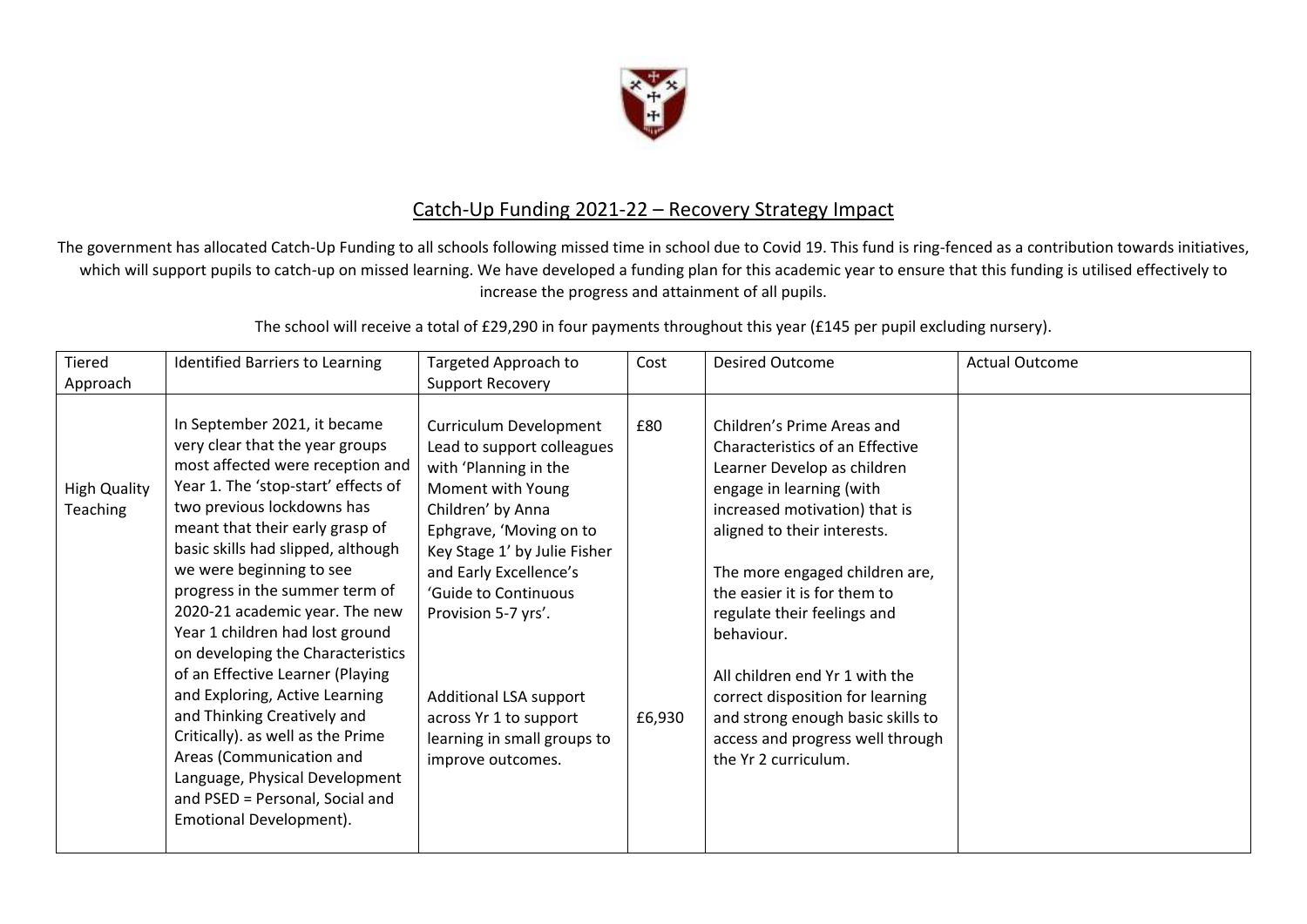|                     | Children struggling to achieve<br>well with previous Yr 1 planning<br>formats in place.                                                                                                                          | <b>Early Excellence resources</b><br>for four Year 1 classes to<br>offer more varied and<br>challenging continuous<br>provision to better match<br>children's developmental<br>needs.<br><b>Support from Curriculum</b><br>Development Lead to<br>adjust planning to target<br>children's Zone of Proximal<br>Development (Vigotsky)<br>and their interests | £6,500 | Children enjoy learning, develop<br>greater confidence and<br>understand that they are<br>successful learners while they<br>catch-up on missed play and<br>development opportunities to<br>strengthen their language,<br>problem-solving skills, risk taking,<br>cooperation and imagination. |  |
|---------------------|------------------------------------------------------------------------------------------------------------------------------------------------------------------------------------------------------------------|-------------------------------------------------------------------------------------------------------------------------------------------------------------------------------------------------------------------------------------------------------------------------------------------------------------------------------------------------------------|--------|-----------------------------------------------------------------------------------------------------------------------------------------------------------------------------------------------------------------------------------------------------------------------------------------------|--|
| Wider<br>Strategies | Many of the children's (especially<br>hard-to-reach families)<br>punctuality was affected by<br>families arriving later because of<br>the previous year's staggered<br>start and end times of the school<br>day. | Targeting Year 1 (last year,<br>their bubble wasn't<br>expected in school until<br>9.05-9.15) to improve<br>punctuality.                                                                                                                                                                                                                                    | £2,100 | Yr 1 Punctuality rates are in line<br>with the rest of the school.                                                                                                                                                                                                                            |  |